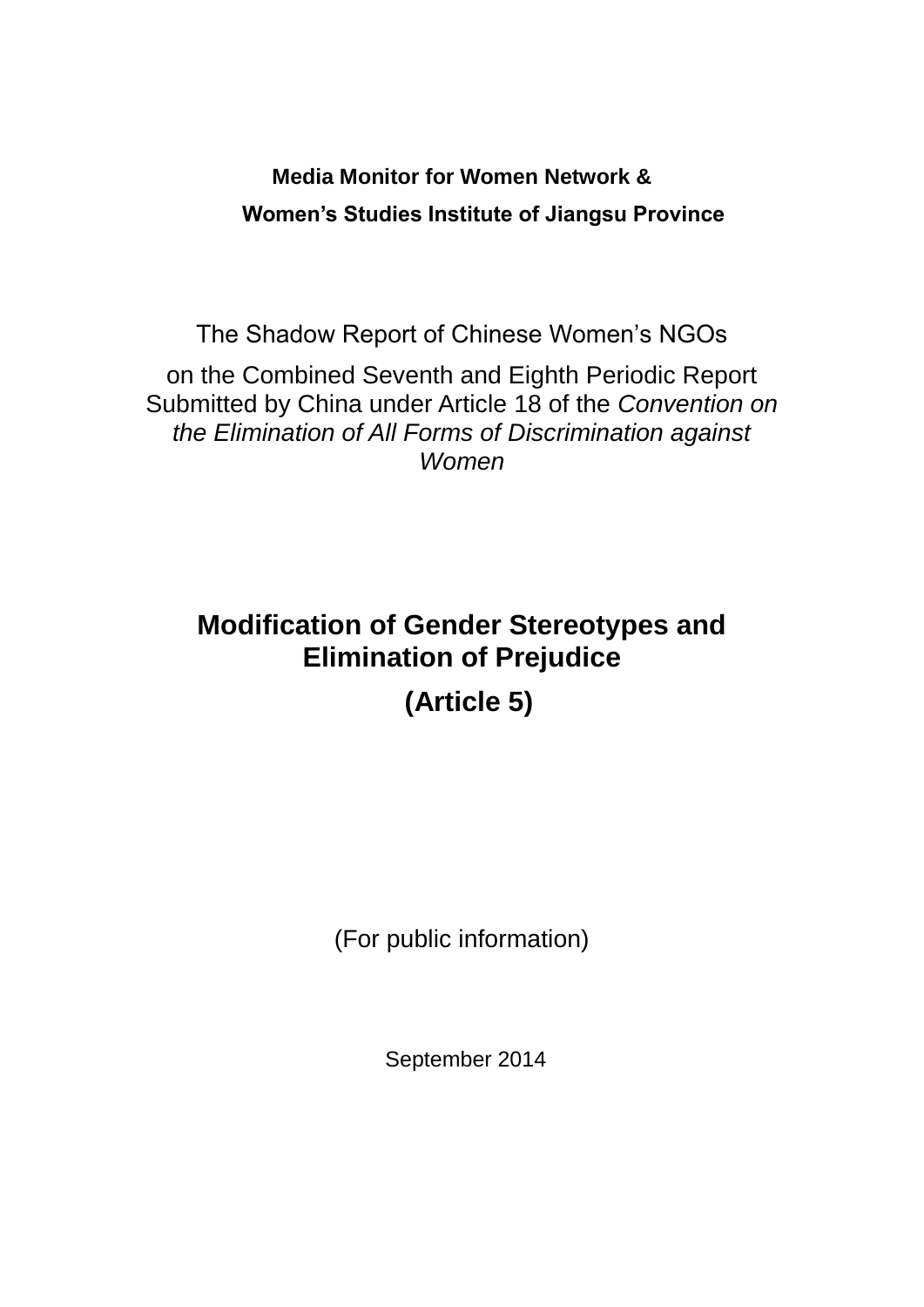### **Modification of Gender Stereotypes and Elimination of Prejudice (Article 5)**

**Media Monitor for Women Network Women's Studies Institute of Jiangsu Province**

#### **I. Efforts and Progress**

**In recent years, the Government has introduced several laws and policies in favor of the elimination of gender discrimination across media.** The State Administration of Press, Publication, Radio, Film and Television (SARFT) in conjunction with other government authorities introduced a series of policies and regulations in 2007 and 2008, containing detailed provisions prohibiting the presence of pornographic content in TV programs, movies and online videos. In 2009, the State Council Information Office and other six departments jointly initiated and implemented a special campaign for cracking down upon vulgar productions across the Internet. In the *Administrative Measures for the Broadcasting of Radio and Television Advertisements* and the *Administrative Regulations on the Content of TV Serials* launched in 2010, it is stipulated that commercials and TV serials shall not contain any obscene content.

**Multi-sectoral collaboration has been carried out within the Government, with special operations to deal with the unbalanced sex ratio at birth and the convention of preference for boys**. In 2005, the National Population and Family Planning Commission in conjunction with other relevant departments issued the *Action Plan Concerning the Initiative of Caring for Girls and Rebalance of Sex Ratio at Birth*. Caring for Girls prioritizes the elimination of gender-based discrimination and promotion of gender equality in childbearing, coupled with a publicity campaign for laws and regulations assuring the rights and interests of women and children. The initiative rolled out in 24 county-level sites respectively under 24 provincial jurisdictions across China, guiding people to change their traditional values, such as "raising sons for old age" and "having a son to bear the family name". In 2008, the National Population and Family Planning Commission and the Central Party School jointly launched a pilot project themed as "strengthening the autonomy of villagers and advancing gender equality," adopting participatory training, local opera and other publicity means to promote modification of village conventions in favor of gender equality. As of June 2011, 320 villages in Dengfeng City, the pilot site in Henan Province, had revised the conventions (accounting for 98% of the total), incorporating 13 new provisions addressing gender equality.

**Government's attention to the role of women's organizations has facilitated gender equality internalization into schools and enterprises as well as into the countryside and the media.** The National Working Committee on Children and Women under the State Council (NWCCW) has carried out multi-level gender training to strengthen gender mainstreaming education across the NWCCW staff and the liaison teams of NWCCW member units at the county, prefecture and provincial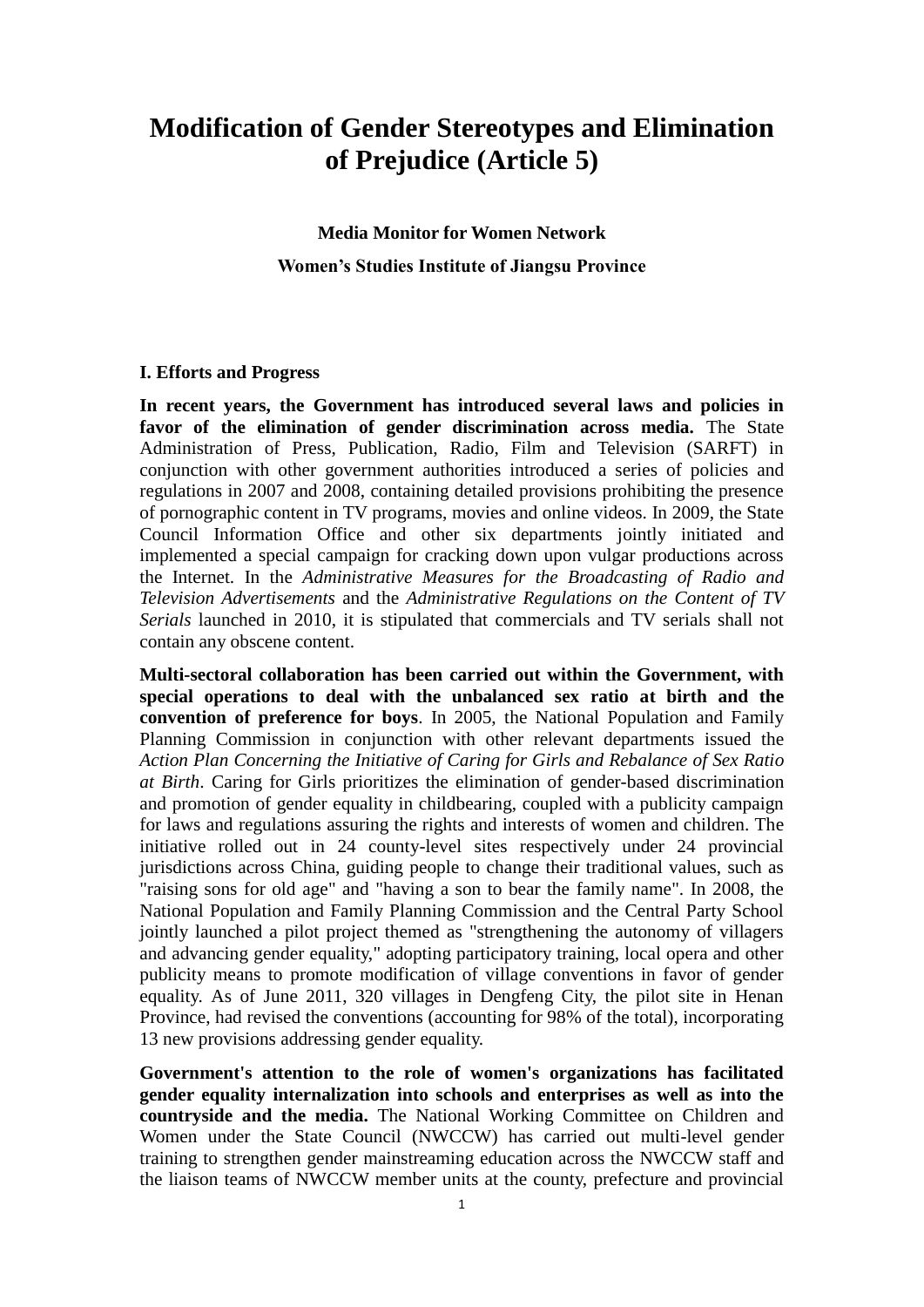levels. According to incomplete statistics, from 2006 to 2010, lecture sessions themed on the basic state policy of gender equality were hosted in 15 provincial-level jurisdictions of the country. In a number of provinces, such as Jiangsu, Hunan, Hubei and Shandong, gender equality was included into the general curriculum of party schools at all levels as a compulsory leadership course. China Women's University organized participatory gender awareness training, providing training on gender and women's' work for teachers and headmasters of women cadre schools in six provinces of central and western China, respectively Guangxi, Shanxi, Inner Mongolia, Xinjiang, Qinghai and Ningxia. In 2008, Jiangsu Gender Equality Education Center was set up in Jiangsu Province, being China's first government-led professional body taking advocacy of gender equality as its main function.

**Multilateral cooperation has been conducted to foster the elimination of gender-based discrimination in the curriculum and in school education.** In 2010, the Ministry of Education in conjunction with the UNICEF launched a project named "Child Friendly School", requiring educators to create an educational environment without gender discrimination. Primary and secondary school textbooks covered by the project shall avoid gender stereotypes in an effort to endow students with the concept of gender equality, convincing them that women and men can get equal access to social respect and personal achievements. Currently, more than 4,000 schools in a dozen of provinces are carrying out this project.

#### **II. Gaps and Challenges**

**Media policies and regulations remain lagging behind in gender-sensitivity.** For the time being, the relevant regulations and policies lack a strict, operational definition of pornographic materials, while advertising and promotional materials are not yet categorized for regulation, leaving a gray area for negative and false commercials under weak governance.

**Gender discrimination in the mass media is pronounced.** With a profit-driven advertising market, a gender-sensitive and technical defect in the editing staff and the negligence of the regulatory authorities, assorted products stressing female features as the chief attraction are prevalent throughout media, while positive images of older, poor and migrant women and their contribution to the society have not been fully presented. Diverse achievements, value and initiative of women have not been sufficiently appreciated, with few topics concerning women's development and gender equality reported in depth.

**The mass media sector is still facing the task to enhance the status of women in media players.** The number of women has been on the rise across mass media, with licensed female journalists accounting for 42.3% of the total nationwide in 2009. However, the proportion is still lower than the ratio of female students who major in journalism in universities and colleges. Compared to other industries, gender discrimination is not so prominent in the mass media sector regarding recruitment, but the protection of women's rights and interests remains challenging in work positions, assignments, promotion and other aspects, while management positions are still dominated by men.

#### **III. Suggestions in Response**

**Better-established mechanisms shall be pursued to strengthen publicity for gender equality in media dissemination.** Dissemination regulations and policies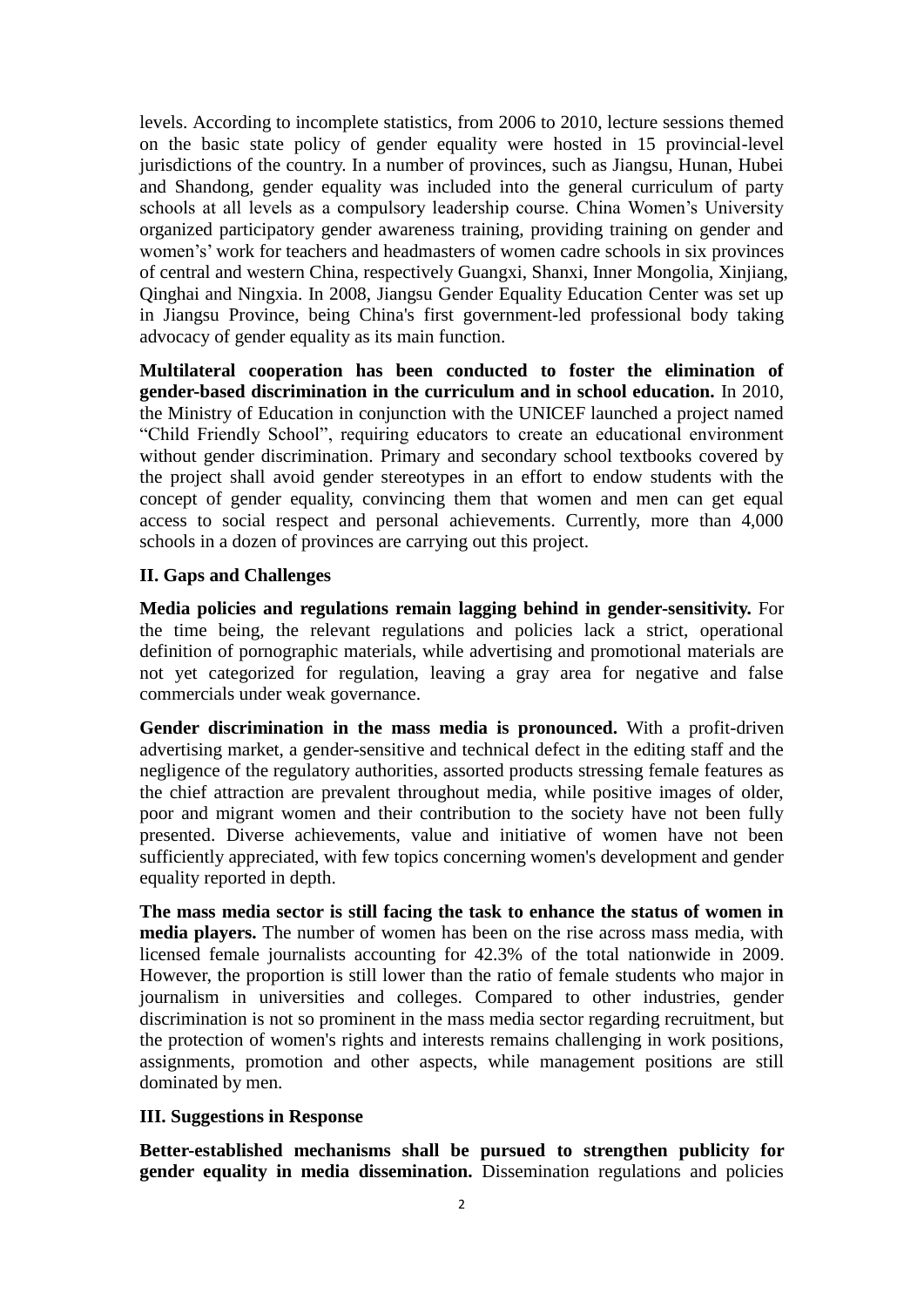should expressly prohibit gender discrimination, with appropriate standards and mechanisms deployed for oversight, complaint and disposal. Attention should be paid to media coverage of women/gender issues, with positive feedback offered to encourage public opinion from a gender perspective. Any media releasing content hostile to women's development and gender equality shall be banned or punished.

**Financial and technical support should be provided to ensure more women's access to communication information and resources.** Devices, services, training and other necessary resources should be devoted, supporting and enabling rural women, migrant women and other marginalized women to use media and communication technologies so as to enhance their capacity of expressing views and making decisions through the media by new means of communications. When collecting public views via the Internet, we should recognize that participants may not fully represent the public and try to listen to their voices and keep impartial when making decisions related to gender equality and women's rights and interests.

**Mass media coverage of women and gender issues should be encouraged and guided towards the right path.** In awards and acknowledgements, reports conducive to gender equality and the corresponding authors should be recognized and praised. Meanwhile, the industry associations and the media are urged to develop professional gender-sensitive principles and self-regulatory codes in order to expel violence, discrimination and violations across media.

**Publishers should be requested to modify textbooks for primary and secondary school students regarding the stereotypical portrayal of the gender,** accepting public criticism, removing false content, rectifying the plots where sacrifice of women is excessively praised as a virtue, and adding content related to gender equality and citizenship consciousness.